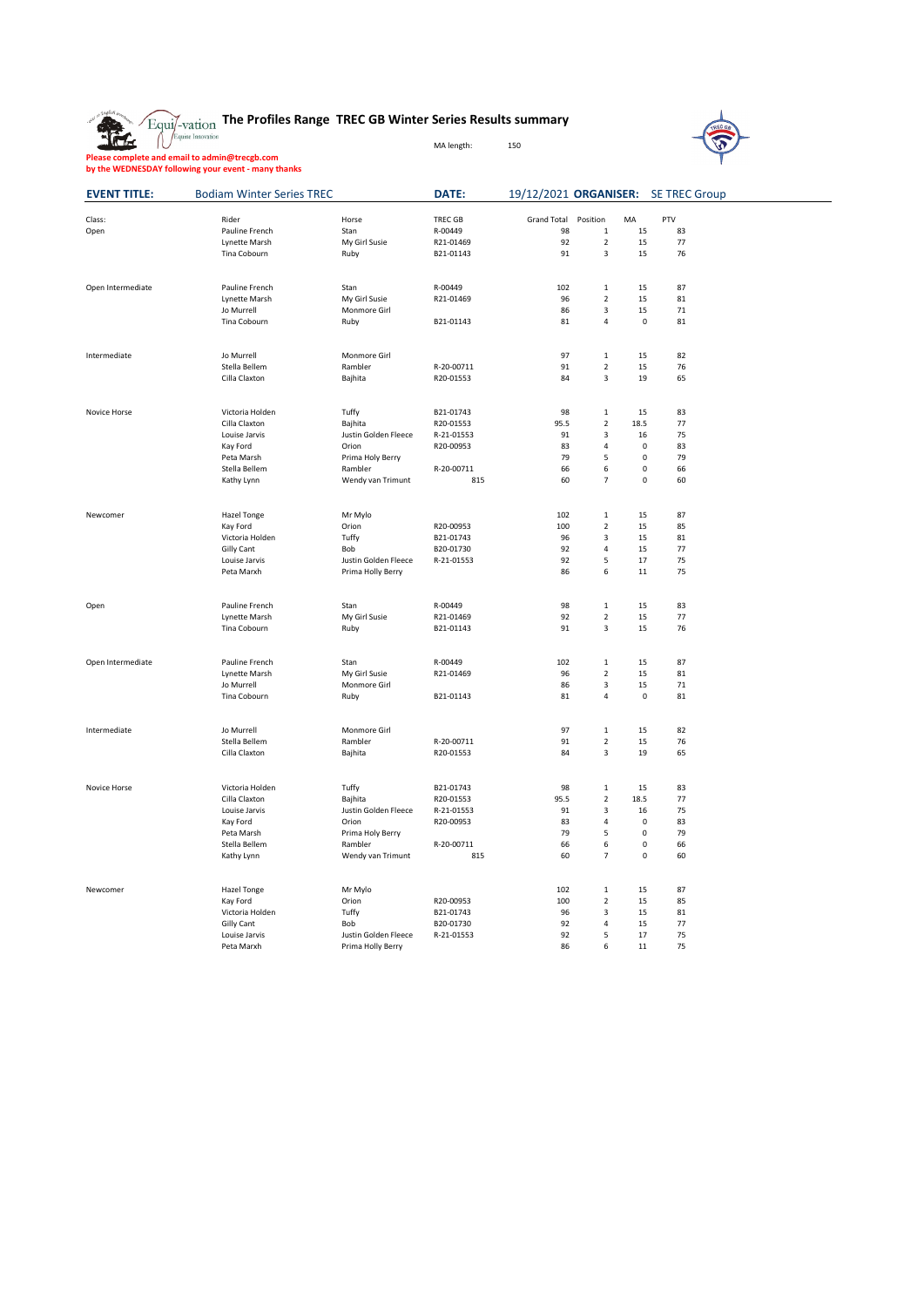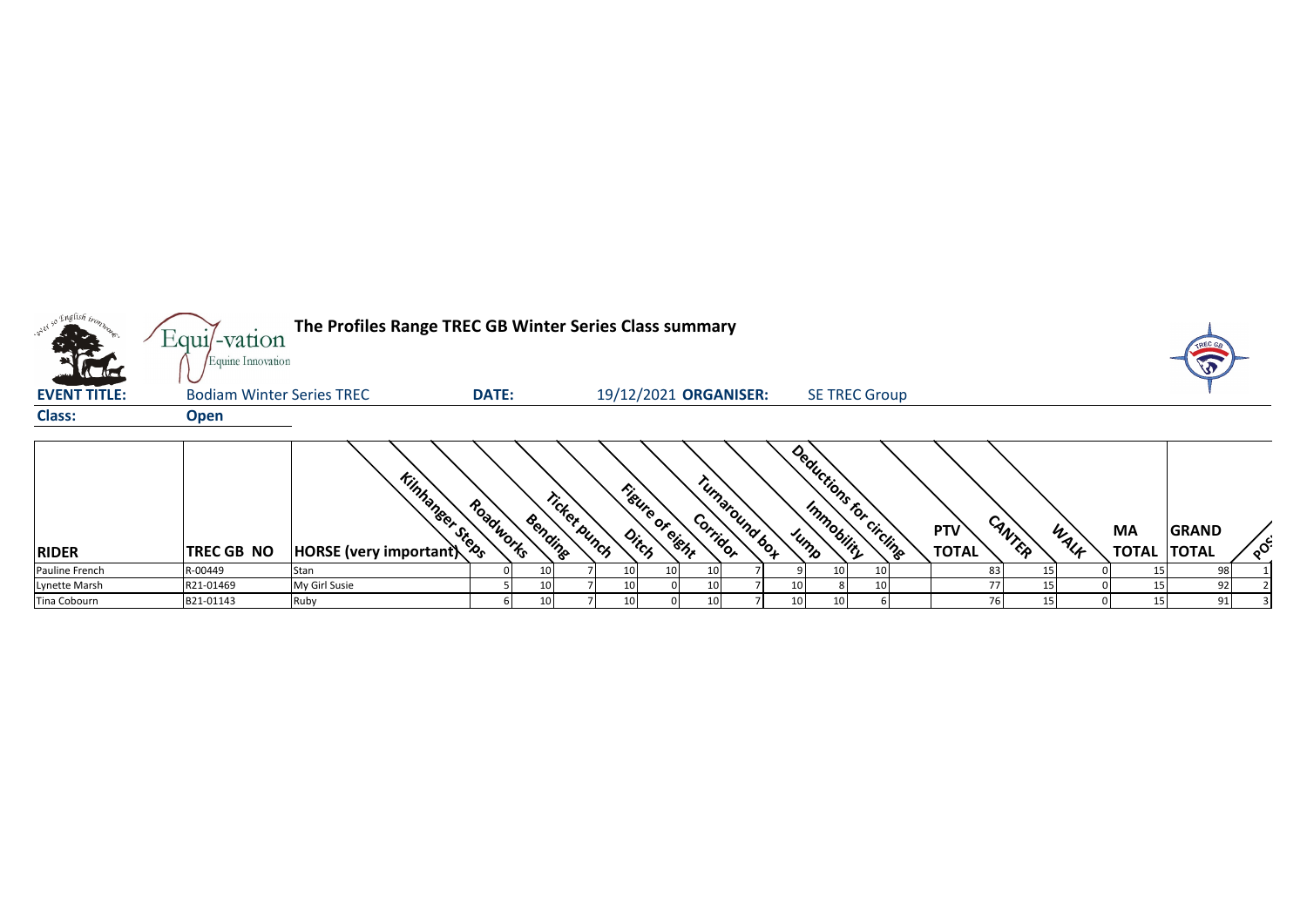| $\sqrt{16}$         | Equi/-vation<br>Equine Innovation | The Profiles Range TREC GB Winter Series Class summary |              |                         |                 |                            |    |                 |                         |                            |        |      |                           | TREC GR                      |         |
|---------------------|-----------------------------------|--------------------------------------------------------|--------------|-------------------------|-----------------|----------------------------|----|-----------------|-------------------------|----------------------------|--------|------|---------------------------|------------------------------|---------|
| <b>EVENT TITLE:</b> | <b>Bodiam Winter Series TREC</b>  |                                                        | <b>DATE:</b> |                         |                 | 19/12/2021 ORGANISER:      |    |                 | <b>SE TREC Group</b>    |                            |        |      |                           |                              |         |
| <b>Class:</b>       | <b>Open Intermediate</b>          |                                                        |              |                         |                 |                            |    |                 |                         |                            |        |      |                           |                              |         |
| <b>RIDER</b>        | <b>TREC GB NO</b>                 | <b>Kintage Road</b>                                    | Roadworks    | Ticket bunch<br>Bending | Figure of eight | Turnaround box<br>Corridor |    |                 | Deductions for circline | <b>PTV</b><br><b>TOTAL</b> | CANTER | WALK | <b>MA</b><br><b>TOTAL</b> | <b>GRAND</b><br><b>TOTAL</b> | $\circ$ |
| Pauline French      | R-00449                           | Stan                                                   |              | 10                      |                 |                            |    | 10              | 10                      | 87                         | 15     |      |                           | 102                          |         |
| Lynette Marsh       | R21-01469                         | My Girl Susie                                          |              | 10                      |                 |                            |    |                 | 10                      | 81                         | 15     |      |                           |                              |         |
| Jo Murrell          |                                   | Monmore Girl                                           |              | 10                      |                 |                            |    | 10 <sub>1</sub> | 10                      |                            |        |      |                           | 86                           |         |
| Tina Cobourn        | B21-01143                         | Ruby                                                   |              | 10                      |                 |                            | 10 |                 | 10                      | 81                         |        |      |                           | 81                           |         |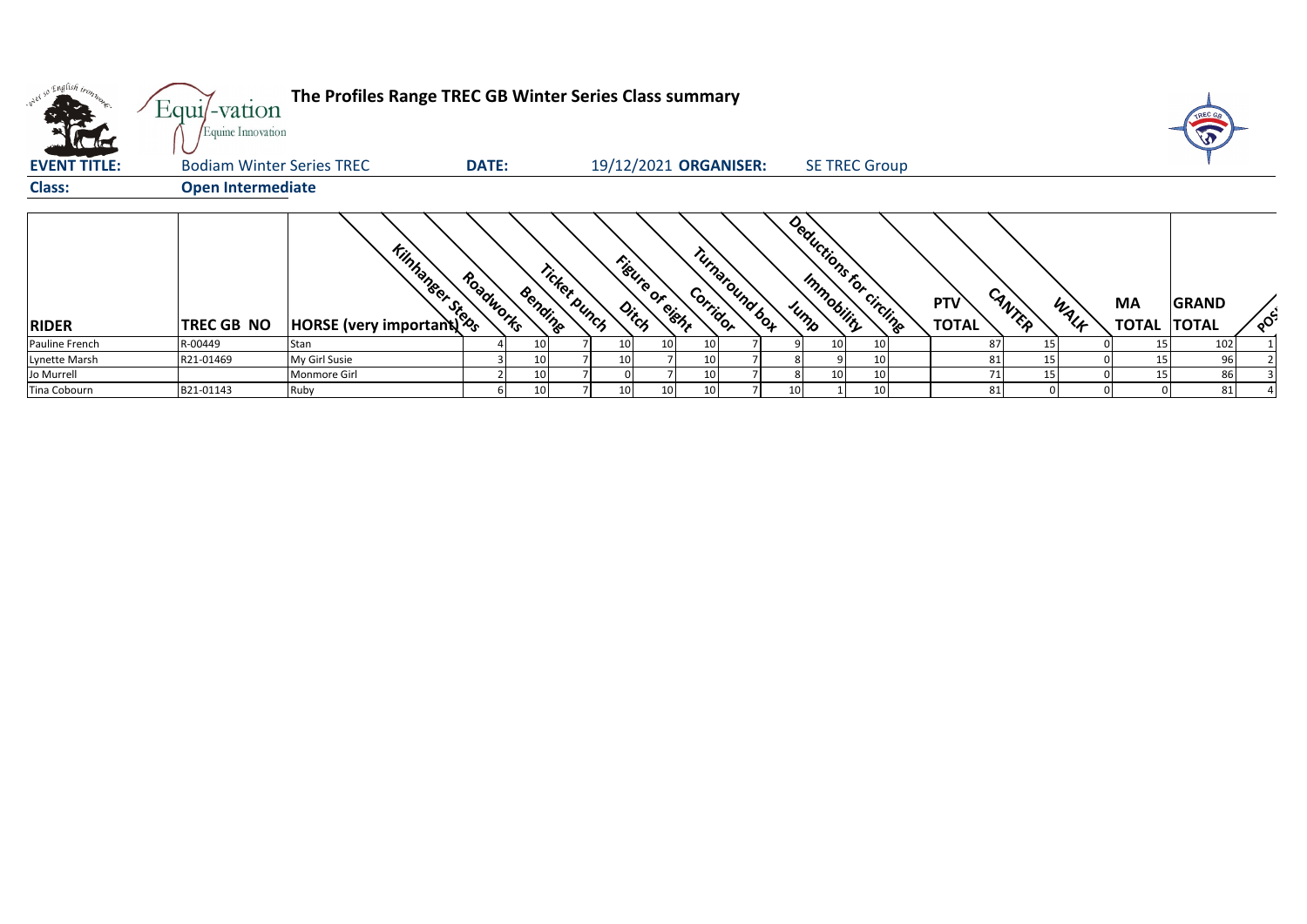|                     | $Equi$ -vation<br>Equine Innovation | The Profiles Range TREC GB Winter Series Class summary |              |                         |                 |                                               |  |                          |                            |                |    | TREC OF                            |         |
|---------------------|-------------------------------------|--------------------------------------------------------|--------------|-------------------------|-----------------|-----------------------------------------------|--|--------------------------|----------------------------|----------------|----|------------------------------------|---------|
| <b>EVENT TITLE:</b> | <b>Bodiam Winter Series TREC</b>    |                                                        | <b>DATE:</b> |                         |                 | 19/12/2021 ORGANISER:                         |  | <b>SE TREC Group</b>     |                            |                |    |                                    |         |
| <b>Class:</b>       | <b>Intermediate</b>                 |                                                        |              |                         |                 |                                               |  |                          |                            |                |    |                                    |         |
| <b>RIDER</b>        | <b>TREC GB NO</b>                   | <b>Tintance Road</b>                                   | Roadworks    | Ticket punch<br>Bending | Ditch           | Turnaround box<br>Figure of eight<br>Corridor |  | Deductions for circlines | <b>PTV</b><br><b>TOTAL</b> | CANTER<br>WALF | MA | <b>GRAND</b><br><b>TOTAL TOTAL</b> | POSTIIO |
| Jo Murrell          |                                     | Monmore Girl                                           |              | 10                      | 10 <sup>1</sup> | 10                                            |  |                          | 82                         | 15             |    | 97                                 |         |
| Stella Bellem       | R-20-00711                          | Rambler                                                |              |                         |                 |                                               |  |                          |                            |                |    | 91                                 |         |
| Cilla Claxton       | R20-01553                           | Bajhita                                                |              | 10                      |                 | 10 <sup>1</sup>                               |  |                          | 65                         | 15'            | 19 | 84                                 |         |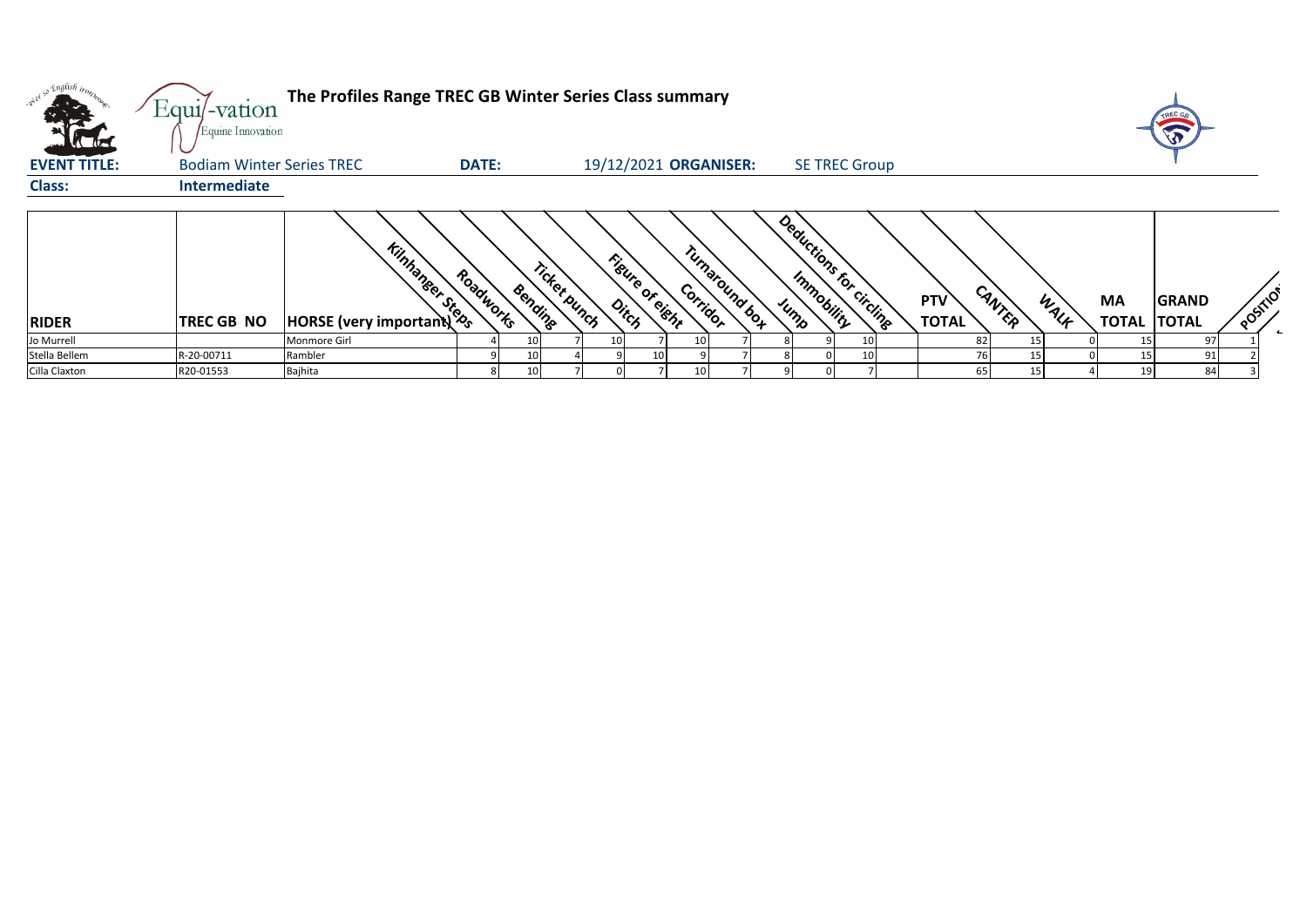| v <sup>i 50</sup> English iron, | Equi/-vation<br>Equine Innovation | The Profiles Range TREC GB Winter Series Class summary |              |         |              |                             |               |                         |                 |                     |        |                   |      | TREC GA<br>J)                      |          |
|---------------------------------|-----------------------------------|--------------------------------------------------------|--------------|---------|--------------|-----------------------------|---------------|-------------------------|-----------------|---------------------|--------|-------------------|------|------------------------------------|----------|
| <b>EVENT TITLE:</b>             | <b>Bodiam Winter Series TREC</b>  |                                                        | <b>DATE:</b> |         |              | 19/12/2021 ORGANISER:       |               | <b>SE TREC Group</b>    |                 |                     |        |                   |      |                                    |          |
| <b>Class:</b>                   | <b>Novice Horse</b>               |                                                        |              |         |              |                             |               |                         |                 |                     |        |                   |      |                                    |          |
| <b>RIDER</b>                    | TREC GB NO                        | <b>Kintage Road</b>                                    | Roadworks    | Bending | Ticket punch | Figure of eight<br>Corridor | Tunaround box | Deductions for circling |                 | PTV<br><b>TOTAL</b> | CANTER | <b>MA</b><br>WALK |      | <b>GRAND</b><br><b>TOTAL TOTAL</b> | POSITION |
| Victoria Holden                 | B21-01743                         | Tuffy                                                  |              |         |              |                             |               | 10                      | 10              | 83                  | 15     |                   | 15   | 98                                 |          |
| Cilla Claxton                   | R20-01553                         | Bajhita                                                |              | 10      |              |                             |               |                         |                 | 77                  | 15     | 3.5               | 18.5 | 95.5                               |          |
| <b>Louise Jarvis</b>            | R-21-01553                        | Justin Golden Fleece                                   |              |         |              |                             |               | 10<br>10                |                 | 75                  | 15     |                   | 16   | 91                                 |          |
| Kay Ford                        | R20-00953                         | Orion                                                  |              |         |              |                             |               | 10                      | 10              | 83                  |        |                   |      | 83                                 |          |
| Peta Marsh                      |                                   | Prima Holy Berry                                       |              |         | 10           |                             |               | 10<br>10                | 10 <sup>1</sup> | 79                  |        |                   |      | 79                                 |          |
| Stella Bellem                   | R-20-00711                        | Rambler                                                |              |         |              |                             |               |                         | 8               | 66                  |        |                   |      | 66                                 |          |
| <b>Kathy Lynn</b>               |                                   | 815 Wendy van Trimunt                                  |              |         |              |                             |               |                         |                 | 60                  |        |                   |      | 60                                 |          |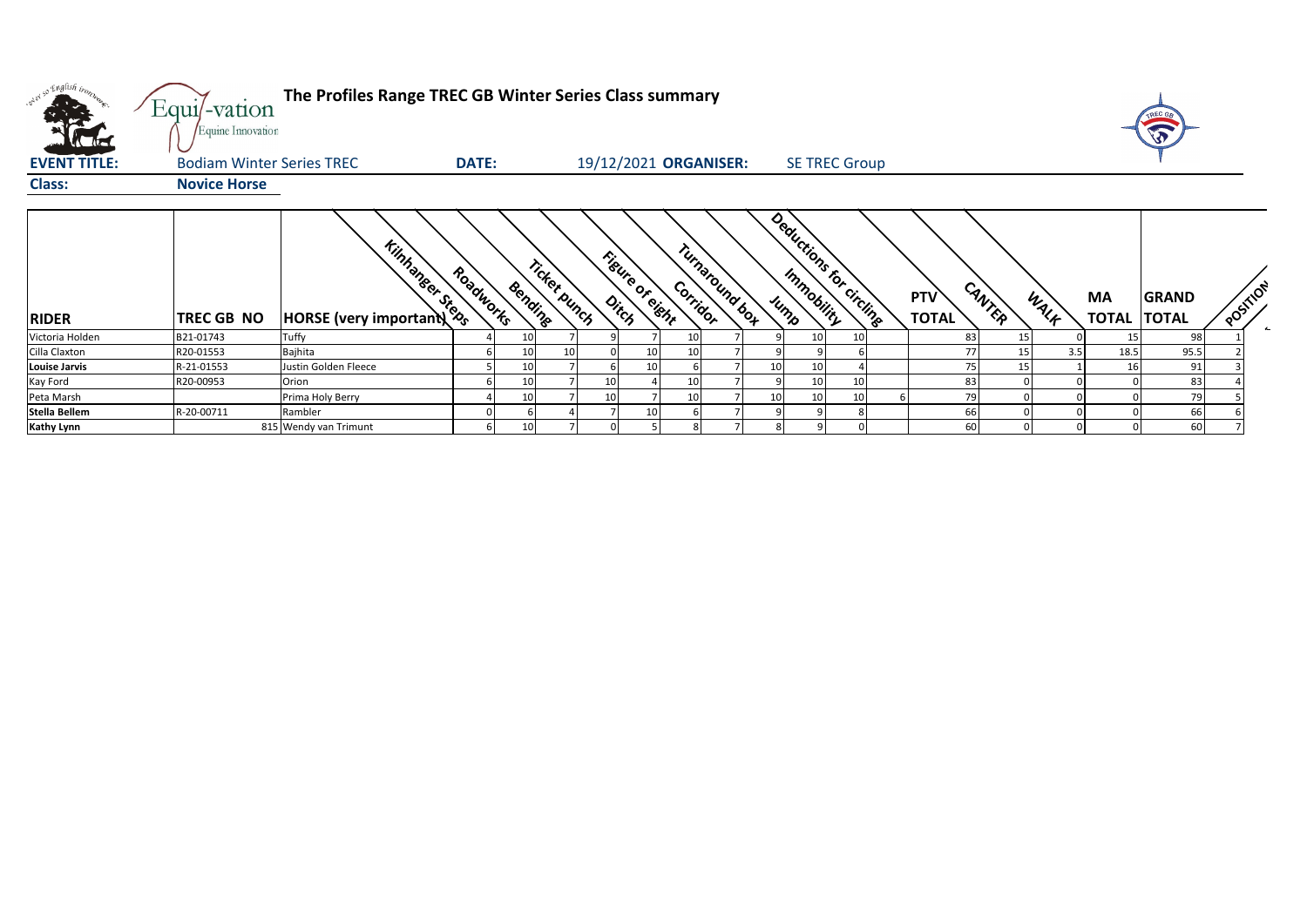| . english ir <sub>or</sub> .<br><b>K</b> AF | Equi/-vation<br>Equine Innovation | The Profiles Range TREC GB Winter Series Class summary |              |         |              |       |                  |                            |                         |                      |    |                            |        |      |                          |              |          |
|---------------------------------------------|-----------------------------------|--------------------------------------------------------|--------------|---------|--------------|-------|------------------|----------------------------|-------------------------|----------------------|----|----------------------------|--------|------|--------------------------|--------------|----------|
| <b>EVENT TITLE:</b>                         | <b>Bodiam Winter Series TREC</b>  |                                                        | <b>DATE:</b> |         |              |       |                  | 19/12/2021 ORGANISER:      |                         | <b>SE TREC Group</b> |    |                            |        |      |                          |              |          |
| <b>Class:</b>                               | <b>Newcomer</b>                   |                                                        |              |         |              |       |                  |                            |                         |                      |    |                            |        |      |                          |              |          |
| <b>RIDER</b>                                | <b>TREC GB NO</b>                 | <b>Kinhaneer Steps</b><br>HORSE (very important)       | Roadworks    | Bending | Ticket punch | Ditch | Figure of clicht | Turnaround box<br>Corridor | Deductions for circling |                      |    | <b>PTV</b><br><b>TOTAL</b> | CANTER | WALF | MA<br><b>TOTAL TOTAL</b> | <b>GRAND</b> | POSITION |
| <b>Hazel Tonge</b>                          |                                   | Mr Mylo                                                | 10           | 10      |              |       |                  |                            |                         |                      | 10 | 87                         |        |      |                          | 102          |          |
| Kay Ford                                    | R20-00953                         | Orion                                                  |              | 10      |              | 10    |                  |                            |                         |                      | 10 | 85                         | 15     |      | 15                       | 100          |          |
| Victoria Holden                             | B21-01743                         | Tuffy                                                  | 8            | 10      |              |       |                  |                            |                         |                      | 10 | 81                         |        |      |                          | 96           |          |
| <b>Gilly Cant</b>                           | B20-01730                         | <b>Bob</b>                                             |              | 10      |              | 10    |                  |                            |                         |                      | 10 | 77                         | 15     |      |                          | 92           |          |
| Louise Jarvis                               | R-21-01553                        | Justin Golden Fleece                                   |              |         |              | 10    | 10               |                            |                         | 10                   | 10 | 75                         | 15     |      | 17                       | 92           |          |
| Peta Marxh                                  |                                   | Prima Holly Berry                                      | 10           | 10      |              |       |                  |                            | 10                      | 10                   | 10 | 75                         | 11     |      | 11                       | 86           |          |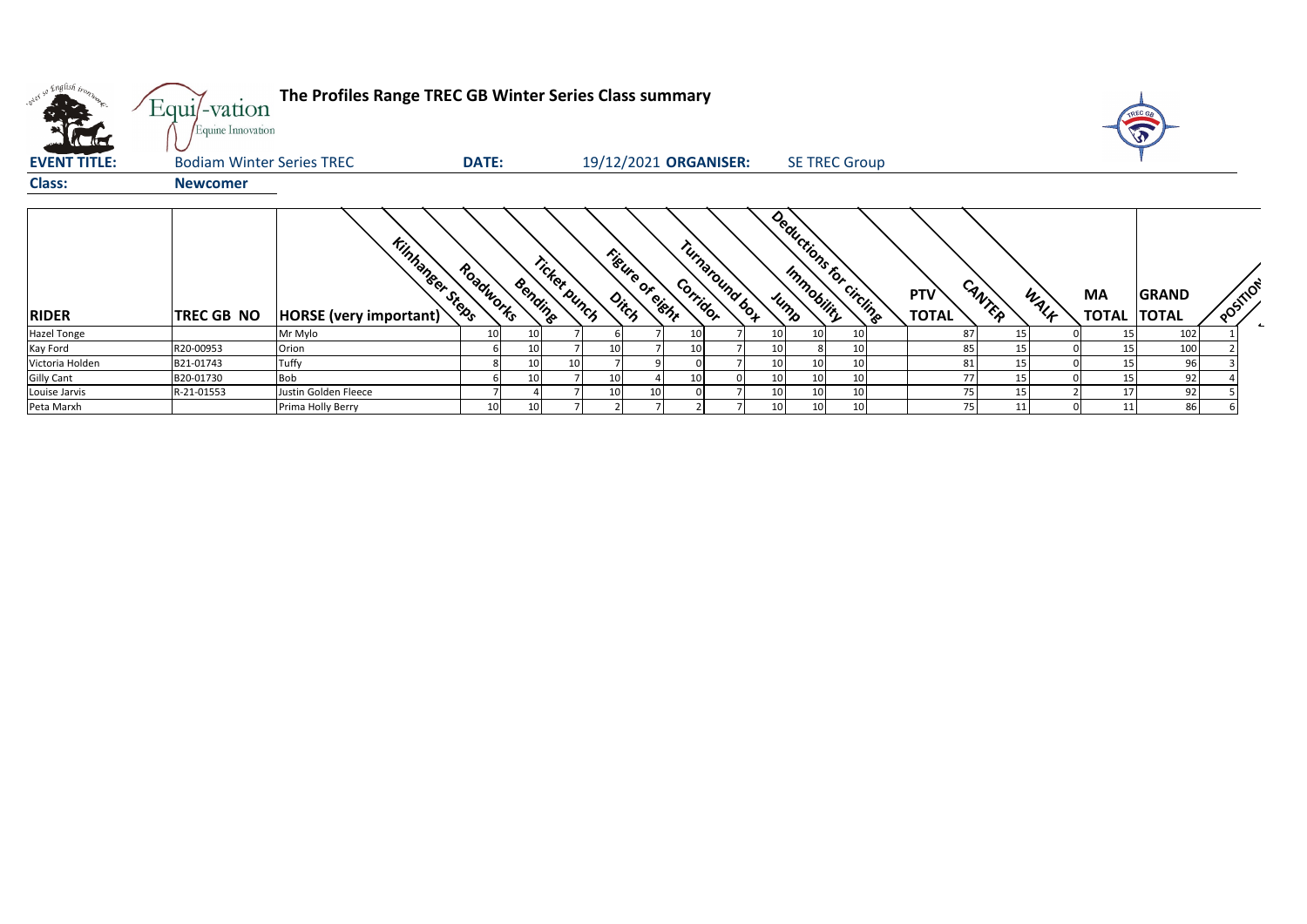| TREC GR               |                                  | <b>TREC GB Winter Series Class summary</b>              |              |         |              |    |                          |                            |  |    |                        |                            |        |      | TREC G <sub>5</sub><br>A        |              |          |
|-----------------------|----------------------------------|---------------------------------------------------------|--------------|---------|--------------|----|--------------------------|----------------------------|--|----|------------------------|----------------------------|--------|------|---------------------------------|--------------|----------|
| <b>EVENT TITLE:</b>   | <b>Bodiam Winter Series TREC</b> |                                                         | <b>DATE:</b> |         |              |    |                          | 19/12/2021 ORGANISER:      |  |    | <b>SE TREC Group</b>   |                            |        |      |                                 |              |          |
| <b>Class:</b>         | <b>Top Score</b>                 |                                                         |              |         |              |    |                          |                            |  |    |                        |                            |        |      |                                 |              |          |
| <b>RIDER</b>          | <b>TREC GB NO</b>                | <b>Kinhaneer Steps</b><br><b>HORSE</b> (very important) | Roadworks    | Bending | Ticket bunch |    | Figure of eight<br>Ditch | Turnaround box<br>Corridor |  |    | Deductions for circums | <b>PTV</b><br><b>TOTAL</b> | CANTER | WALK | <b>MA</b><br><b>TOTAL TOTAL</b> | <b>GRAND</b> | POSITION |
| <b>Pauline French</b> | R-00449                          | Stan                                                    |              |         |              | 10 |                          |                            |  | 20 | $\overline{2}$         | 100                        |        |      |                                 | 100          |          |
| Lynette Marsh         | R21-01469                        | My Girl Susie                                           |              |         |              | 10 |                          |                            |  | 20 | 20                     | 97                         |        |      |                                 | 97           |          |
| Stella Bellem         | R-20-00711                       | Rambler                                                 |              |         |              |    |                          |                            |  |    | 14                     | 94                         |        |      |                                 | 94           |          |
| Jo Murre;;            |                                  | Monmore Girl                                            |              |         |              | 10 |                          |                            |  |    | 20                     | 82                         |        |      |                                 | 82           |          |
| Cilla Claxton         | R20-01553                        | Bajhita                                                 |              |         |              |    |                          |                            |  |    | $12 \text{ }$          | 70                         |        |      |                                 | 70           |          |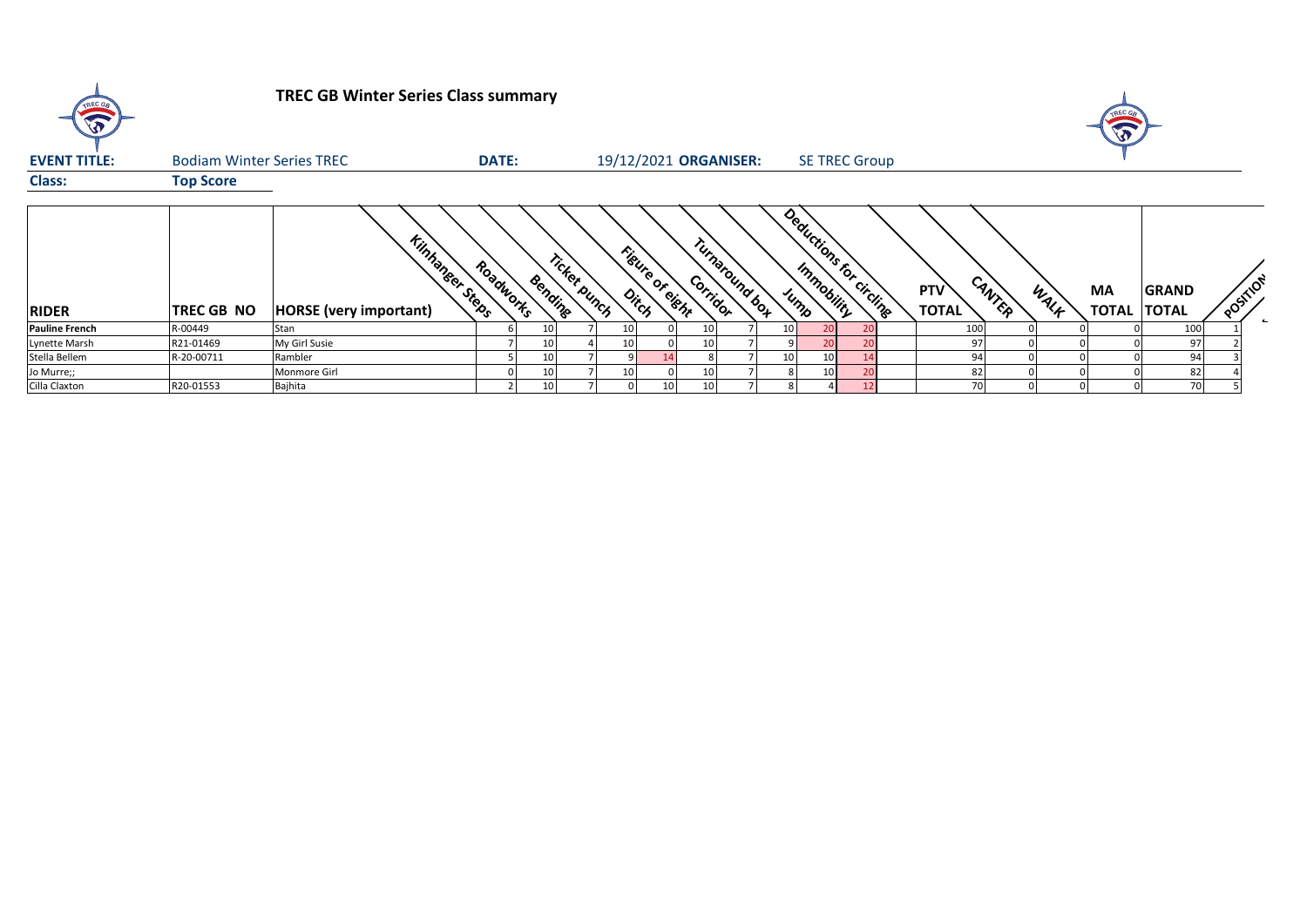| $\sqrt{2}$            | <b>TREC GB Winter Series Class summary</b> |                                                          |              |         |              |                       |    |             |               |    |                 |                         |                            |        |      | TREC GA<br>$\bigvee$ |                              |          |        |
|-----------------------|--------------------------------------------|----------------------------------------------------------|--------------|---------|--------------|-----------------------|----|-------------|---------------|----|-----------------|-------------------------|----------------------------|--------|------|----------------------|------------------------------|----------|--------|
| <b>EVENT TITLE:</b>   | <b>Bodiam Winter Series TREC</b>           |                                                          | <b>DATE:</b> |         |              | 19/12/2021 ORGANISER: |    |             |               |    |                 | <b>SE TREC Group</b>    |                            |        |      |                      |                              |          |        |
| <b>Class:</b>         | In hand                                    |                                                          |              |         |              |                       |    |             |               |    |                 |                         |                            |        |      |                      |                              |          |        |
| <b>RIDER</b>          | TREC GB NO                                 | <b>Kinhaneer Steeps</b><br><b>HORSE</b> (very important) | Roadworks    | Bendine | Ticket punch | Figure of dishr       |    | Corridor    | Tunaround box |    |                 | Deductions for circling | <b>PTV</b><br><b>TOTAL</b> | CANTER | WALK | MA<br><b>TOTAL</b>   | <b>GRAND</b><br><b>TOTAL</b> | POSTILOT | $\sim$ |
| Louise Jarvis         | R-21-01553                                 | Dunwell Limerick                                         |              | 10      |              | 10                    | 10 | 10          | 10            | 10 |                 |                         | 89                         |        |      |                      | 89                           |          |        |
| Stella Bellem         | R-20-00711                                 | Caitlyn                                                  |              |         | 10           |                       | 10 | 10          | 10            | 10 | 10              | 10                      | 88                         |        |      |                      | 88                           |          |        |
| Lydia Burke           |                                            | Betty                                                    |              | 10      |              |                       | 10 | 10          | 9             | 10 | 10              |                         | 88                         |        |      |                      | 88                           |          |        |
| Kathy Lynn            |                                            | 815 Boo                                                  |              |         | 10           |                       |    | 10          | 10            | 10 | 10              | 10                      | 86                         |        |      |                      | 86                           |          |        |
| <b>Hazel Tonge</b>    |                                            | Mr Mylo                                                  |              | 10      |              |                       | 10 |             | 10            | 10 | 10 <sup>1</sup> | 10                      | 84                         |        |      |                      | 84                           |          |        |
| <b>Paul Gallagher</b> |                                            | Jac                                                      |              | 10      | 10           |                       | 10 | 10          | 10            | 10 |                 | 10                      | 82                         |        |      |                      | 82                           |          |        |
| Joanne Gallagher      |                                            | Teddy                                                    | 10           | 10      |              |                       |    |             |               | 10 |                 | 10                      | 80                         |        |      |                      | 80                           |          |        |
| <b>Kay Ford</b>       | R20-00953                                  | Petey                                                    |              | 10      |              |                       |    | 10          |               |    |                 | 10                      | 67                         |        |      |                      | 67                           |          |        |
| <b>Kathryn Carter</b> |                                            | Alaska                                                   |              |         |              |                       |    | 10          |               | 10 |                 |                         | 57                         |        |      |                      | 57                           |          |        |
| Jennie Message        |                                            | <b>Novaks Merlin</b>                                     | $\Omega$     | 10      |              |                       |    | $7^{\circ}$ |               |    |                 |                         | 44                         |        |      |                      | 44                           | 10       |        |